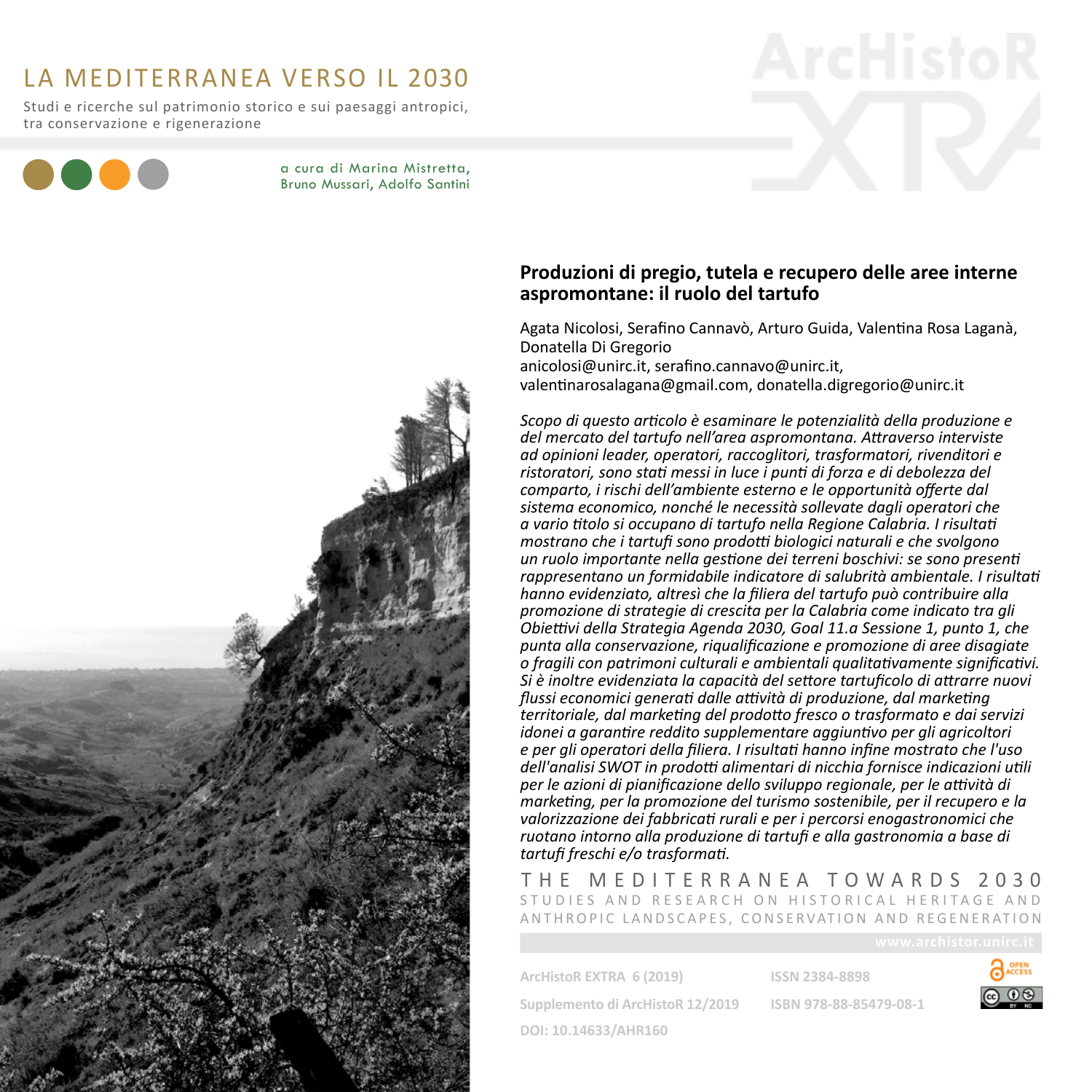# **Quality Productions, Protection and Recovery of the Internal Areas of Aspromonte: the Role of Truffles**

Agata Nicolosi, Serafino Cannavò, Arturo Guida, Valentina Rosa Laganà, Donatella Di Gregorio

# *Introduction and Literature Review*

Once inhabited for the almost exclusive production of wood, the woods are now recognized as bearers of a wide range of multiple-offer ecosystem services<sup>1</sup> of the forest and mountain farms, of food production, beauty and physical and economic well-being<sup>2</sup>. Most of the wooded areas of the Aspromonte, even if they are facing problems of depopulation and aging of the population, base their culture on traditional agricultural or forest lifestyles, favorable conditions for the activation of endogenous forms of development, allowing the protection and the enhancement of territories and communities. As has been well argued<sup>3</sup>, it is conceivable a development that is based "on a vision of

Author Contributions: conceptualization, Donatella Di Gregorio and Agata Nicolosi; methodology, Agata Nicolosi and Donatella Di Gregorio; formal analysis, all autors; investigation, Serafino Cannavò, Arturo Guida; data curation, Valentina Rosa Laganà; writing-original draft preparation, Agata Nicolosi, Donatella Di Gregorio, Arturo Guida and Serafino Cannavò; writing, review and editing, Agata Nicolosi, Donatella Di Gregorio and Valentina Rosa Laganà.

### 1. Costanza *et alii* 2017.

2. Probably the most important contribution of the widespread recognition of ecosystem services is that it reframes the relationship between humans and the rest of nature. A better understanding of the role of ecosystem services emphasizes our natural assets as critical components of inclusive wealth, well-being, and sustainability. Costanza *et alii* 2017, p. 152.

3. Oteri 2019.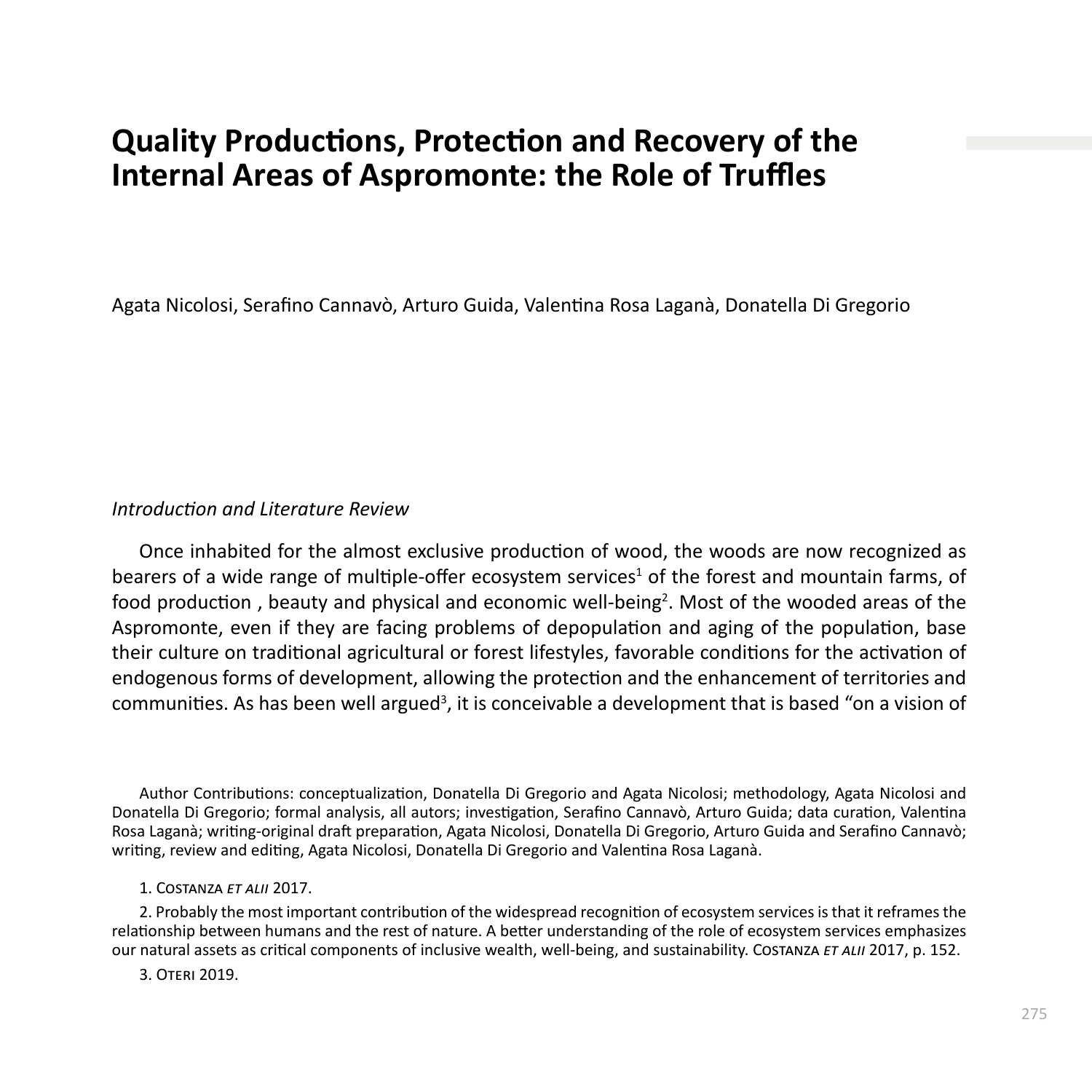the territory as a set of places characterized by history, culture, traditions"<sup>4</sup> . According to this view, the concept of " chorally productive" is at the base of the possible processes of return to the territory intended as an ideal place for the establishment of regional systems of innovation alternative to the predominant ones of capitalist development. From this point of view, the production of truffles could play an important role, in line with the management of forest land, such as that of the Mediterranean area where their relevance is significant and wide-ranging<sup>5</sup>, allowing, at the same time, local development, land use planning, identity building<sup>6</sup> and enabling the activation of multiple skills, as is happening in Spain<sup>7</sup>.

This would open up to development processes within those that could represent the "permanent features of a given area, those, therefore, that persist despite the changes and on which the communities can set up a strategy of conscious development, is based on the system of relationships that historically defines that territory "allowing" to the rich baggage of cultural, material and immaterial heritage, that the internal areas of our country, despite the abandonment, still preserve and that can become important flywheels of innovation"<sup>8</sup>, in our opinion also identifiable in the use and management of wooded areas.

The development of profitable agro-forestry activities also opens up the possibility of the recovery of abandoned buildings and buildings on the territory that are in a state of deterioration, structures that were once at the service of agricultural or forestry activities and no longer maintained following the disappearance of the economic convenience of the same, but still memory of the use of the territory and of the past economic, social and cultural vivacity of the same. Also for these reasons it is desirable a multidisciplinary effort at the same time economic, architectural, social, cultural and geographical-environmental, aimed at investigating the interconnections between these aspects also in relation to the changes produced by modernity<sup>9</sup>.

4. The author underlines the peculiarity that these territories still retain strong development potential based on the practice of "making common" and on the non-competitive management and care of local resources and are therefore configured as a "kaleidoscope" of productive centers and daily life. Oteri 2019, p. 172.

5. Diette 2004.

- 6. Terville *et alii* 2013.
- 7. Büntgen *et alii* 2017.
- 8. Oteri 2019.
- 9. De Rossi 2018; Oteri 2019.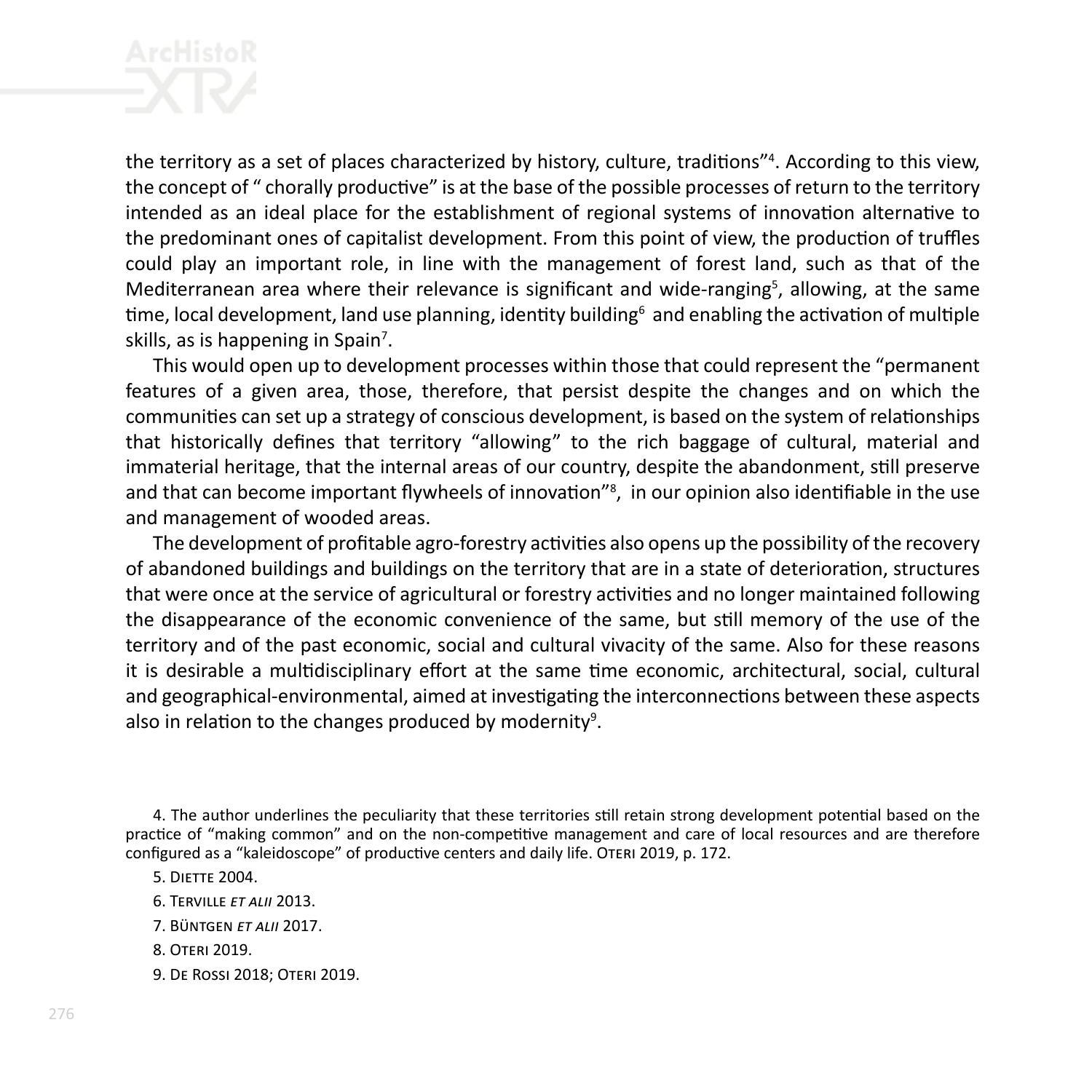Truffles are edible hypogean mushrooms with a complex life cycle during which their mycelium establishes a symbiotic interaction with the roots of trees, especially oak, poplar, willow, hazel and sometimes shrubs. They are known throughout the world and considered a delicacy of high commercial value, characterized by a unique taste and a characteristic aroma deriving from a mixture of hundreds of volatile compounds<sup>10</sup>. Due to these particular characteristics, truffles are appreciated in international food markets, however, the truffle supply chain has raised controversial opinions: considered positive for rural economies and for the sustainable use of natural resources, it can be confusing and concern (information asymmetries, product counterfeiting, low quality and use of chemicals, etc.) due to the lack of clear consumer information, aspects that may represent the weakest link in the system, despite the popularity of the product in the whole world<sup>11</sup>.

On the European scene, Italy, together with France and Spain, occupies a prominent position in the production of truffles. Italian production is mainly concentrated in two areas: the first, located in central-northern Italy, includes regions: Marche, Tuscany, Umbria and Romagna and recently also Abruzzo and Molise; the second area, located in the northern part of the country, includes southern Piedmont and some areas of Lombardy<sup>12</sup>.

The truffle supply chain represents an interesting economic resource in the areas where these special forest products are present and in recent years interest in these fine mushrooms has increased both by those who have identified a profitable activity in the production and marketing of truffle plants both by farmers who want to enhance their land<sup>13</sup>.

# *The Truffle in the area of the Aspromonte and the pre-Aspromonte: Conditions of Settlement and Adaptability*

The Aspromonte Massif is made up of three distinct geological units, each of which is characterized by a precise geological history<sup>14</sup>. It is scientifically ascertained that any valuable truffle naturally lures

### 10. Mello *et alii* 2006.

11. Marone 2011; Tsitsipati, Athanasios 2014.

12. In the first area, production and market have their center in Acqualagna, an agricultural municipality at the center of an area where all types of truffles are present; in the second area, the market and collection center is located in Alba.

13. Brun, Mosso 2010; Pampanini *et alii* 2012; Brun, Mosso 2015; Pencarelli *et alii* 2015.

14. This is the Madonna di Polsi Unit (at the base), the Aspromonte Unit (intermediate unit) and the Stilo Unit (upper unit). On the subject see CIRRINCIONE ET ALII 2016.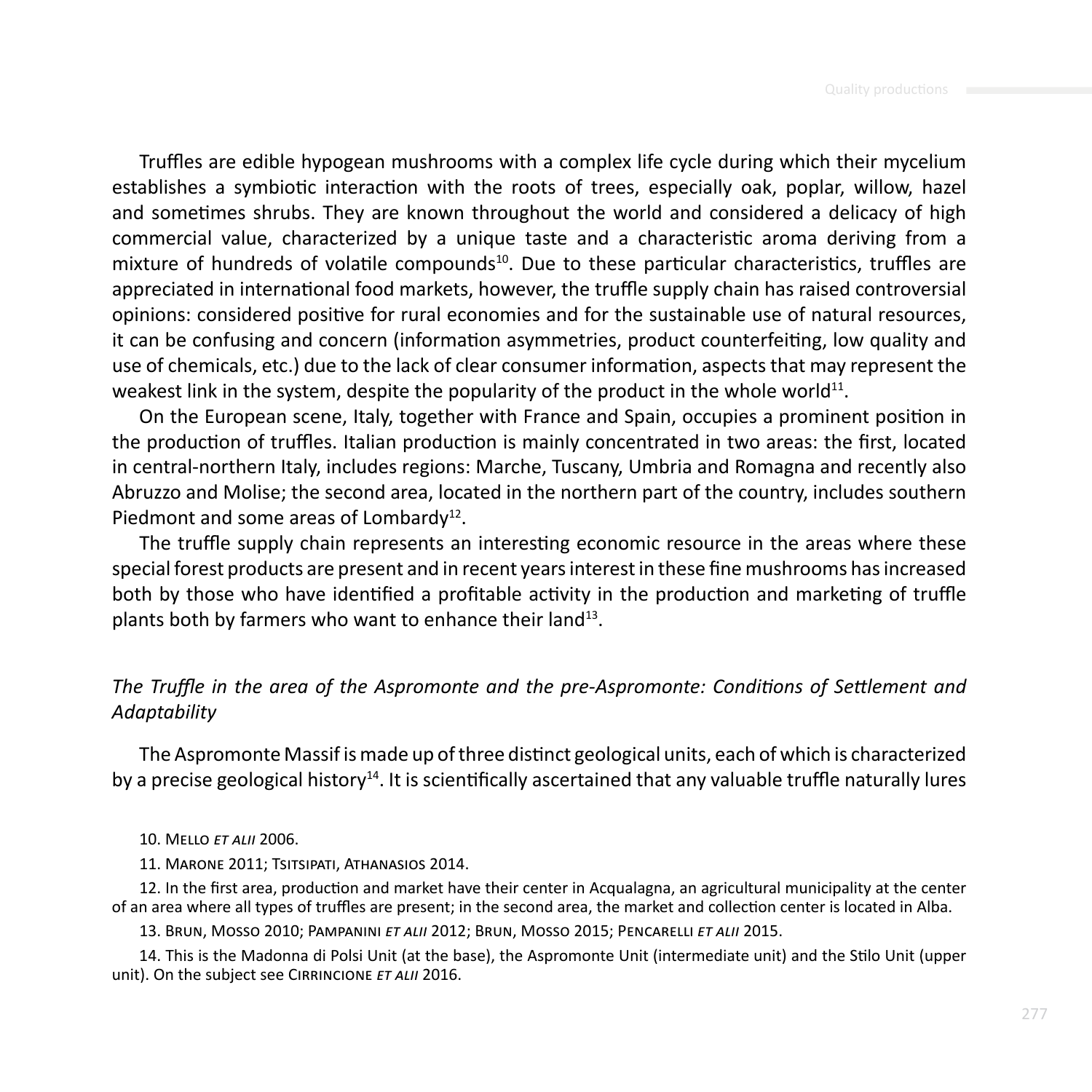itself only in the presence of substrates with an alkaline or sub-alkaline reaction and when suitable climatic conditions are created. In the case of the massif of Aspromonte the areas of particular interest due to the natural presence of the truffle (and for its possible insertion with suitable forest mycorrhizalized species) are to be found in the foothill area that literally surrounds the Aspromonte mountain range.

The presence of almost all the fine truffles in this strip of sedimentary origin (from the Tuber magnatum Pico to the Tuber Aestivum Vittadini) is ascertained and documented. Unfortunately, these areas, over the centuries, are those that man has most exploited, sometimes in an uncontrolled manner, almost completely devastating the forest in favor of uncontrolled pasture and in favor of later abandoned crops. These are areas at great risk of fire and anthropic devastation but which in their intimate part offer small flaps that are still intact or sometimes reconstituted by man, opening up cues of rare beauty in addition to the presence of the precious truffle. The presence of the truffle in these areas is ascertained even if sporadic, as well as rare are the intact areas from the environmental point of view in this range.

For its part, the truffle is an exceptional environmental indicator and precisely this characteristic limits its presence. As soon as the delicate environmental balance in which it settles is altered, it disappears, dissolves. All species of truffles do not tolerate pollution of any kind, they do not tolerate chemical fertilizers, even minor alterations of pH and/or soil compaction, excessive work on the soil, the disappearance of the vegetation with which it is mycorrhized and the disappearance of the ancillary vegetation that protects it (comari plants). In the territory of pre-Aspromonte it is now certain that it is possible to operate on two different realities: protecting and expanding the existing truffle grounds respecting the existing truffle heritage and encouraging the creation of artificial truffle grounds. Truffles planted by man, in fact, artificially recreate the conditions existing in the areas in which the truffle is naturally established. And this because all the climatic, stational and economic conditions exist to start the creation of afforestations to dedicate to truffle farming in Aspromonte.

# *Aim of the Study and Methodology Adopted*

The study stems from the consideration that the development of a territory cannot be separated from its internal and marginal areas. The purpose of the work is to examine the potential of the Tuber Melanosporum (fresh and transformed) to promote enhancement pathways in the truffle supply chain of the Aspromonte area, in relation to the following possibilities: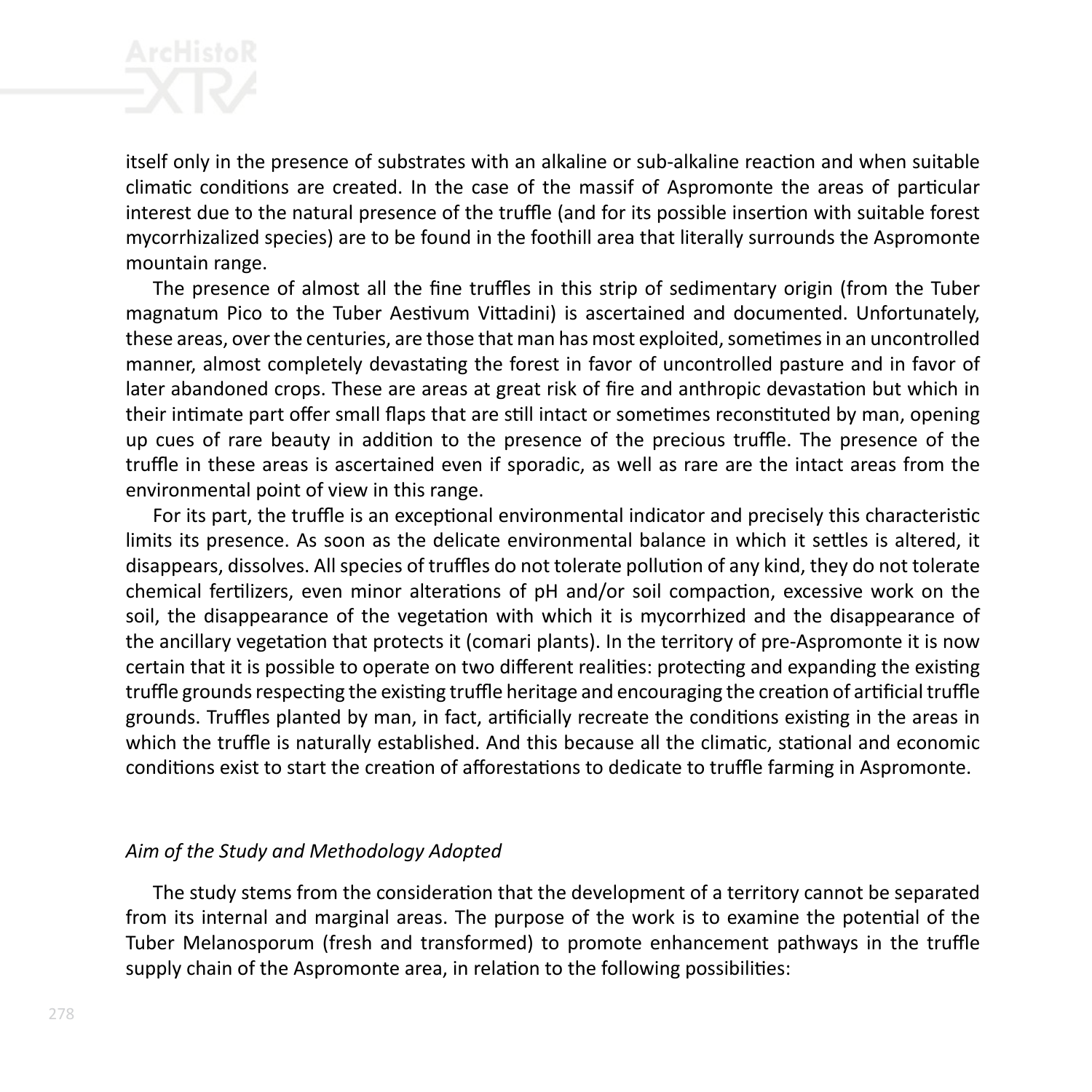- recover structures from the building heritage of the area which are largely abandoned or underused;

- stimulate agro-forestry entrepreneurship through artificial truffle planting;

- maintaining and enhancing productions coming from natural truffle grounds;

- activate multiple skills that revolve around them;

- promote low environmental impact tourism and food and wine tours with truffle inclusion.

It is, as is evident, to promote growth strategies for Calabria and to provide new tools for productive differentiation, employment and income for farmers in marginal areas otherwise destined for depopulation and degradation. Priorities that fall within the objectives of the Agenda 2030 Strategy and envisaged among the activities of the *Goal* 11.a (Session 1, point 1): studies and surveys for the conservation, requalification and promotion of disadvantaged or fragile areas with qualitatively significant cultural and environmental heritage.

It was decided to proceed with a SWOT analysis because the evaluation matrix of strengths (Strengths), weaknesses (Weaknesses), opportunities (Opportunities) and threats (Threats) is an analysis tool that allows to consider in a way overall market demand and potential demand (Kotler, 1997, Tsitsipati and Athanasios, 2014). Moreover, it allows to study the macro and micro environmental factors<sup>15</sup> that influence the market of a niche product.

Unlike traditional markets where marketing practices are used, niche markets are characterized by limited information, confusion with respect to quality standards and the absence of established institutions, markets that are rather difficult to decode and therefore to study. The truffle market has most of these characteristics; for this reason, SWOT Analysis is an appropriate research method for this study. The growing demand for truffles, together with their importance for the rural economy, led us to explore the suitability of the Calabrian truffle and the method was applied to thoroughly investigate and offer valuable information and strategic guidelines for managers and researchers.

Through interviews with leading opinions, operators, collectors, processors and restaurateurs, the potentialities present in the territory have been identified and the strengths and weaknesses of the sector have been highlighted, as well as the opportunities offered by the economic system and the needs raised by the operators who in various ways deal with truffles in the Calabria Region.

The analysis was performed on the local territorial system according to aspects and synergies that are closely connected and illustrated in figure 1. The interviews were conducted in the spring of 2019.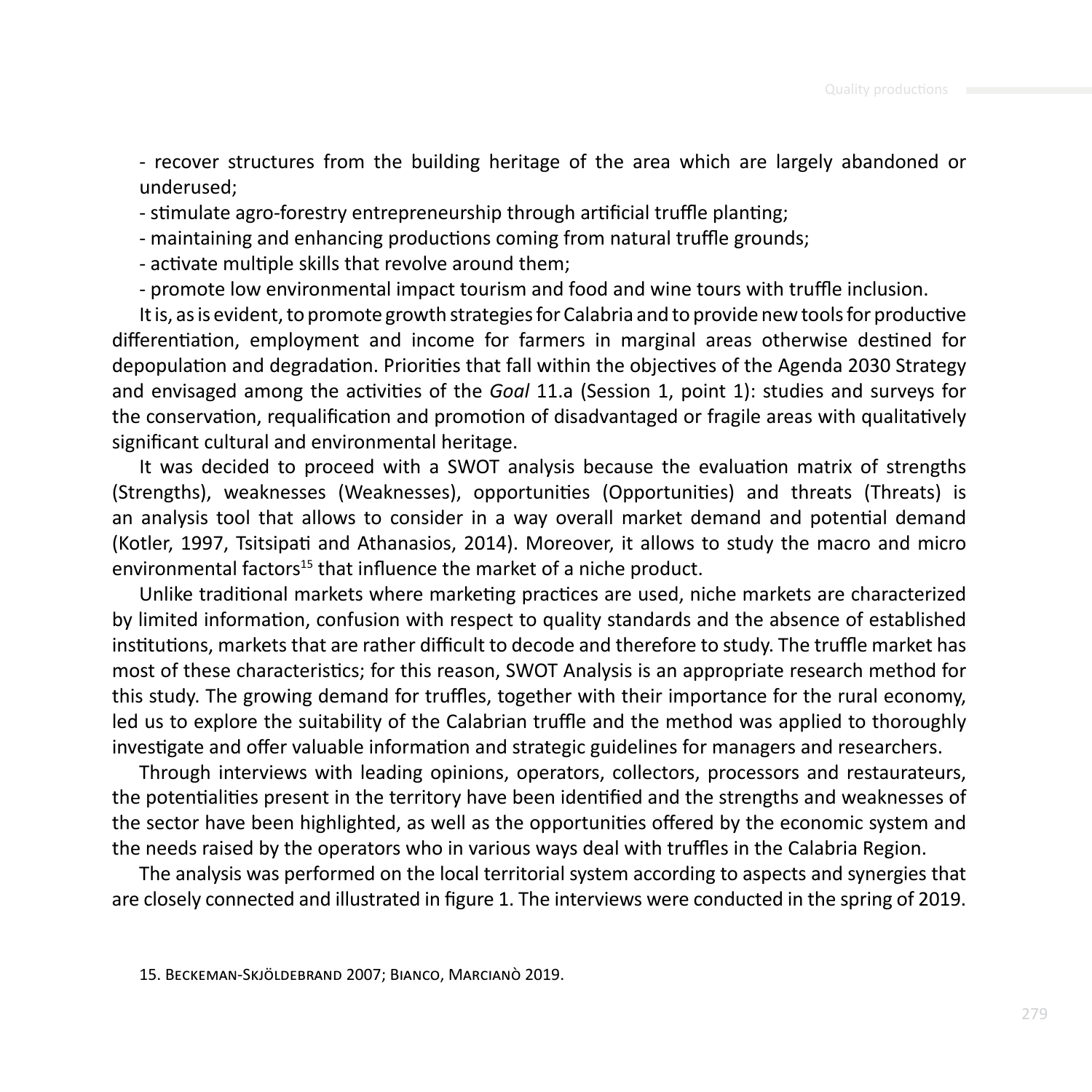



Figure 1. Key aspects and synergies of the truffle supply chain in Calabria (author A. Nicolosi, 2019).

Identifying the areas suitable for the introduction of artificial truffle grounds and protecting the natural ones may represent a first step for the Calabria Region in the development of marginal areas, promotion of new activities and development of eco-sustainable gastronomic tourism linked to production and to the consumption of truffles, as well as to the activities of gastronomic artisan production based on truffles. Furthermore, it is also important that the forest and the territories involved are able to generate for the supply of ecosystem services in this case intended as a superposition of multiple supply - of the forest and mountain farms, to which the social use of forests confiscated from organized crime in order to promote virtuous processes of economic and social legality and to support Calabria in a path of sustainable development, solidarity economy, responsible tourism and ethical food production<sup>16</sup>.

# *Results*

Through the SWOT analysis we proceed with a systematic analysis of strengths, weaknesses, opportunities and threats. In the present study the method was adapted to the specific case of the truffle market in the survey area and the strengths, weaknesses, opportunities and risks were

16. Di Gregorio *et alii* 2019.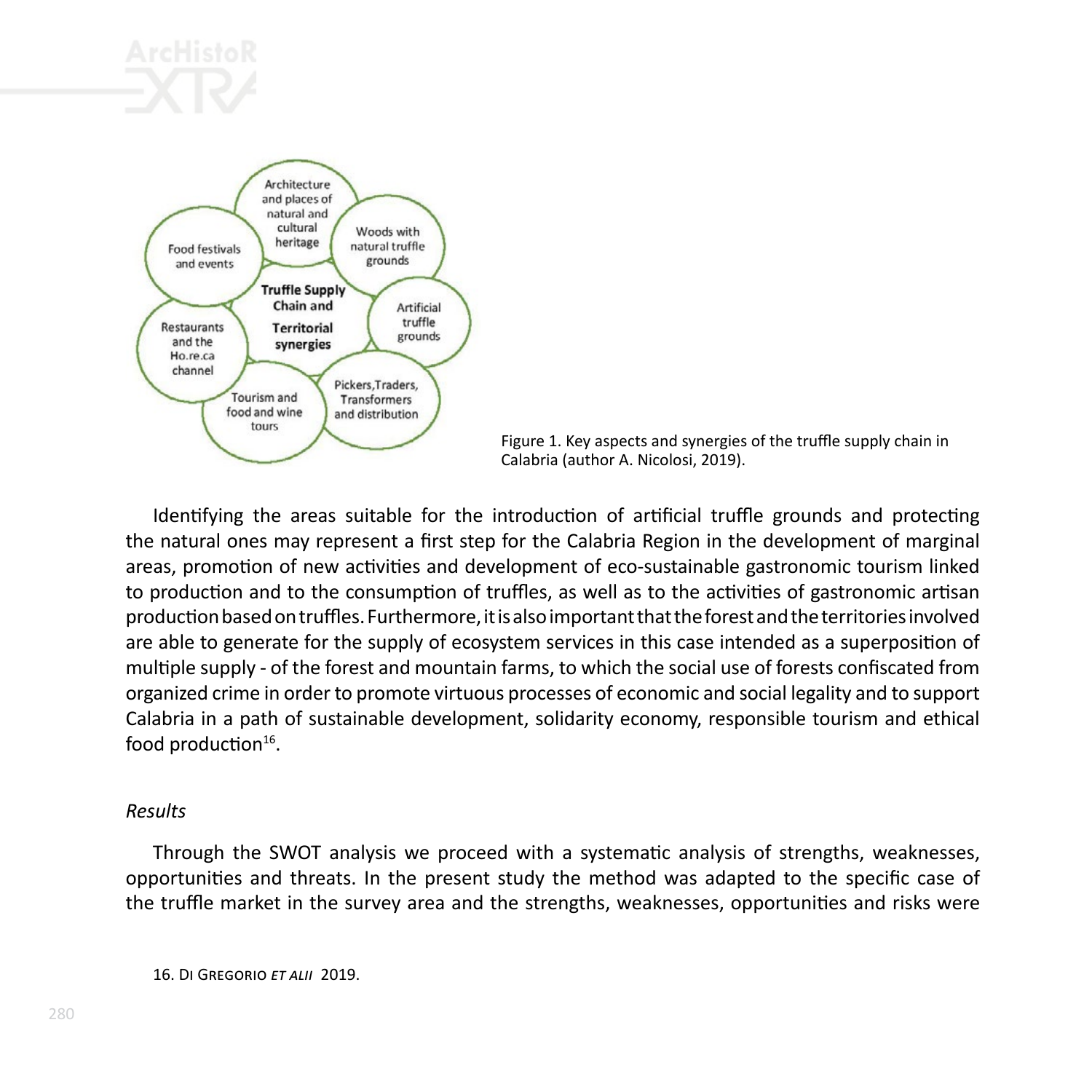determined by the people interviewed on the basis of a grid of questions prepared by the working group. Social attitudes and models are constantly evolving and emphasize the importance of the product's potential without neglecting the limits and risks present in the supply chain as shown in Table 1.

There are no official data on the actual quantity of truffles collected each year, especially in relation to the unofficial system of sales and negotiation of most of the collected production.

Truffle pickers carry out this activity for reasons of pleasure, interest in the forest environment, new gastronomic experiments and additional earnings. They use dogs trained for the identification of natural truffle grounds and are attentive to soil and truffle care. All the operators interviewed reported the interest that revolves around the sector which is perceived as very attractive in light of the economic crisis and offers opportunities for promising commercial activities.

However, consumer knowledge and experience levels are very low. Therefore promotional strategies must be designed in order to increase product awareness and stimulate the consumption and purchase of truffles and truffle-based products.

Starred Calabrian chefs make the products of the region's gastronomy famous and are at the top of international restaurants. The pleasure and the search for high-quality food, gastronomic excellence, landscape and well-being moves the economies of the territories, pushing and promoting dialogue and the aggregation of skills, of mastery. Furthermore, retailers consider it very important to inform consumers about the possible ways of cooking truffles, also in order to buy them and prepare them at home alone $17$ .

All the participants who were interviewed during this study (collectors, producers, retailers, distributors, chefs, restaurateurs and consumers) indicated that truffles are a promising and constantly growing commercial activity. Discussions with professionals indicated that there would be no problems in selling the products in the supply chain, as long as the truffles are of good quality.

## *Final Considerations*

The analysis carried out so far has allowed us to highlight the potential of the sector but also the needs on which to intervene in order to guide the actions of protection, promotion and enhancement.

The truffle could allow, in degraded and negatively populated areas, the recovery and reconstitution of forests in areas where these no longer exist with undoubted environmental, landscape, vegetation

17. Reynolds-Zayak 2004.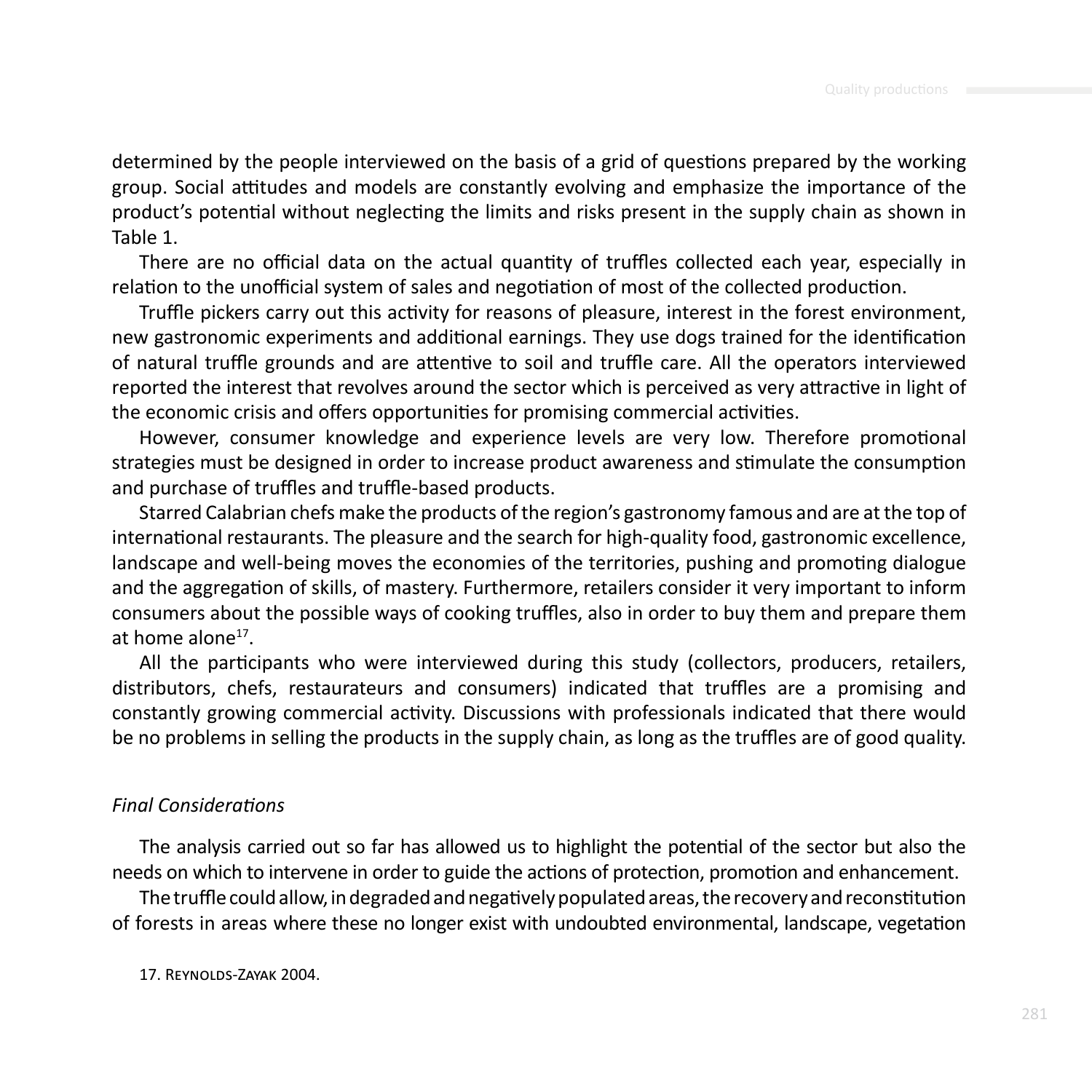

|   | Strengths. Territorial heritage, subjects and<br>companies involved                                                                                                                                   | Weaknesses, Difficulties of the local economic<br>system                                                                                                                 |                                |
|---|-------------------------------------------------------------------------------------------------------------------------------------------------------------------------------------------------------|--------------------------------------------------------------------------------------------------------------------------------------------------------------------------|--------------------------------|
|   | Historical, cultural, archaeological and architectural<br>heritage of the Aspromonte and pre-Aspromonte<br>areas                                                                                      | Lack of infrastructure and services adapted to<br>entrepreneurial needs                                                                                                  |                                |
|   | Forest / environmental and potentially productive<br>heritage for truffles (presence of calcareous soils<br>highly suited to the cultivation of truffles)                                             | - Presence of organized crime (threat and<br>intimidation risk)                                                                                                          |                                |
|   | Calabrian food and wine heritage and importance<br>of the truffle production chain                                                                                                                    | - Poor awareness of the potential of the territory (in<br>terms of environmental / productive capital.<br>human capital, social capital)                                 |                                |
|   | - Reforestation of agricultural land and productive<br>use of private forests                                                                                                                         | - Absence of a certification mark and little possibility<br>of recognizing the origin of the truffle                                                                     |                                |
|   | Social use and return to the community of forests<br>confiscated from the "ndrangheta for artificial<br>plants or for the maintenance / recovery /<br>improvement of existing natural truffle grounds | - Poor specialization of processing companies                                                                                                                            |                                |
|   | Opportunities. Development and growth of the<br>territory (proceeds)                                                                                                                                  | Threats. External environment threats.                                                                                                                                   |                                |
|   |                                                                                                                                                                                                       |                                                                                                                                                                          |                                |
| ٠ | Increase in employment and growth in the proceed<br>sector (consolidation of activities linked to<br>nurseries, production, collection, distribution and                                              | - Scarce information and knowledge of Calabrian<br>truffle production by farmers and consumers                                                                           |                                |
|   | consumption of truffles)<br>New business activities for cultivation<br>development                                                                                                                    | - Centralization of production in the hands of a few<br>traders                                                                                                          |                                |
| × | Development of tourism with low environmental<br>impact and enogastronomic tourist itineraries with<br>the inclusion of truffles (a product of value and<br>excellence)                               | Not adequate attention of regional policy and local<br>administrations to the contribution that truffle<br>farming can give to the entire economic-territorial<br>system |                                |
|   | Increase in forest surfaces and related valuable<br>productions                                                                                                                                       | - Dissemination of improvised and not very<br>competent pickers                                                                                                          | Table 1<br>truffle :<br>Asprom |

. SWOT analysis of the supply chain in the honte and in promonte areas (author losi, 2019).

advantages and with the creation of carbon sinks areas (afforestation with forest essences of various artificially mychorrized and certified species). It is a question of finding the right balance between those who push for an absolute defense of the forest and those who believe in the sustainable use of forest resources, this is an issue that is still open and the experts complain about the need to adapt the legislation forestry to allow the management of natural truffle grounds<sup>18</sup>.

As is evident, the maintenance of forestry activities would facilitate the recovery of a large number of old rural buildings, even earmarking them for tourist or artisan use linked to truffles. They are also

18. The general rules and the forest police are too restrictive, and do not allow the use of cultivation techniques to maintain or increase the production of truffles, such as the reduction of the matricoli per hectare to be released after cutting the coppice, or the need to carry out working of the land with mechanical means, or the contribution of active limestone. On the subject, see MIPAAF (2018), National Plan of the Truffle Supply Chain 2017-2020, Synthesis Document.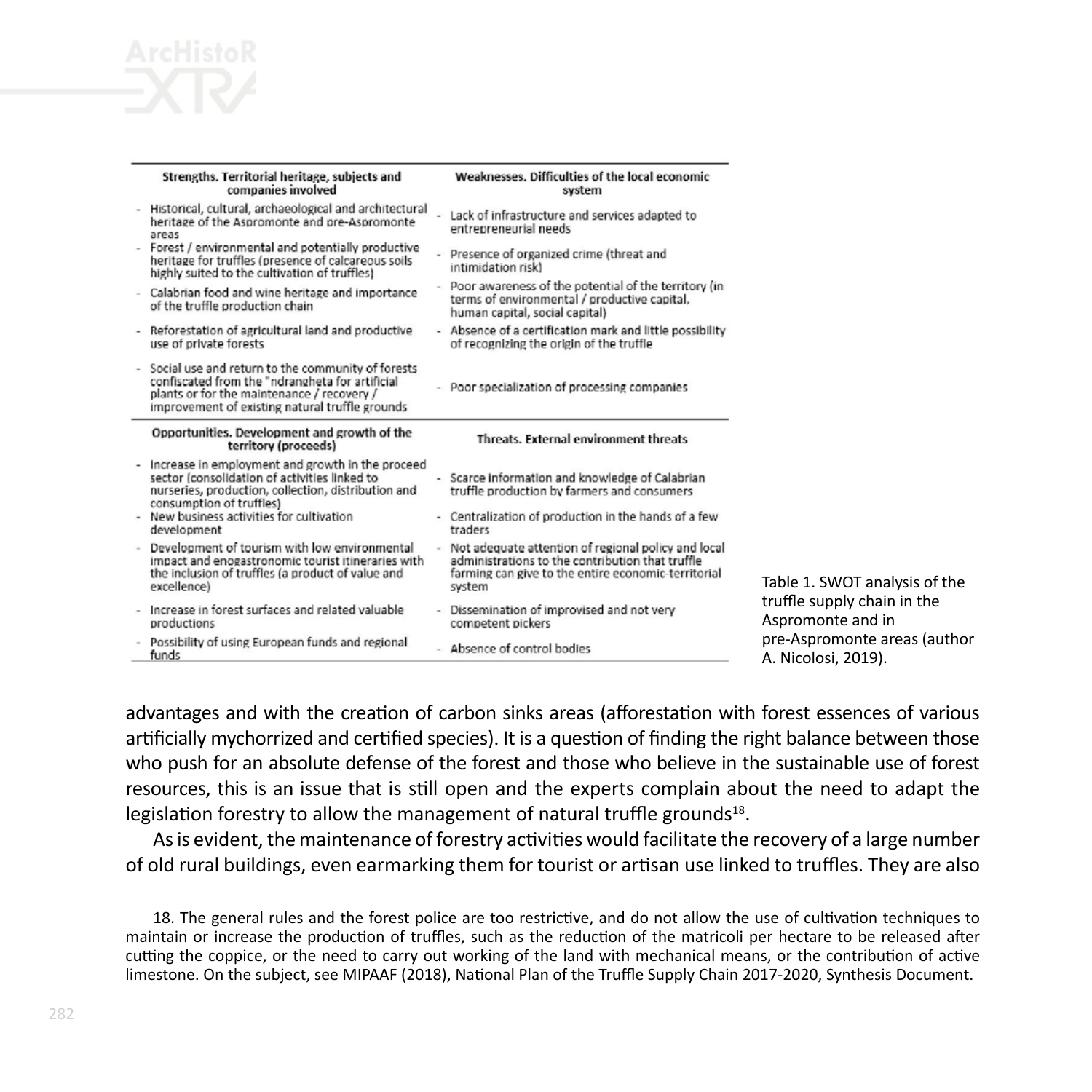products that cover a large area of the year, allowing a long and diversified use; this would allow tourists to be welcomed almost all year round, while currently presences in the Region are strictly related to the summer period and the main religious holidays, also stimulating an improvement of the image linked to food and wine and to the typical products of the Aspromonte area, to equal to all the other regions historically dedicated to the cultivation of truffles.

With reference to the artificial truffle grounds, all the climatic, ecosystematical and economic conditions exist to start the creation of afforestation to be dedicated to the truffle growing in Aspromonte (soil suitable for the planting of mycorrhizal plants, presence of surface and ground water that optimizes and stabilizes the production, in almost all potential sites, the possibility of financing the afforestation interventions through the forestry measures of the RDP Calabria, encouraging farmers). Precisely this last condition is not of minor importance, especially in a territory often pointed out due to the low propensity to use the economic resources made available to the European Union for these areas. However, what is important is that the awareness of agricultural entrepreneurs passes through the category organizations, as it is crucial that agricultural entrepreneurs are supported by experts and mycologists in the choice and in the good technical agronomic practices to be followed for the success of the plants<sup>19</sup>.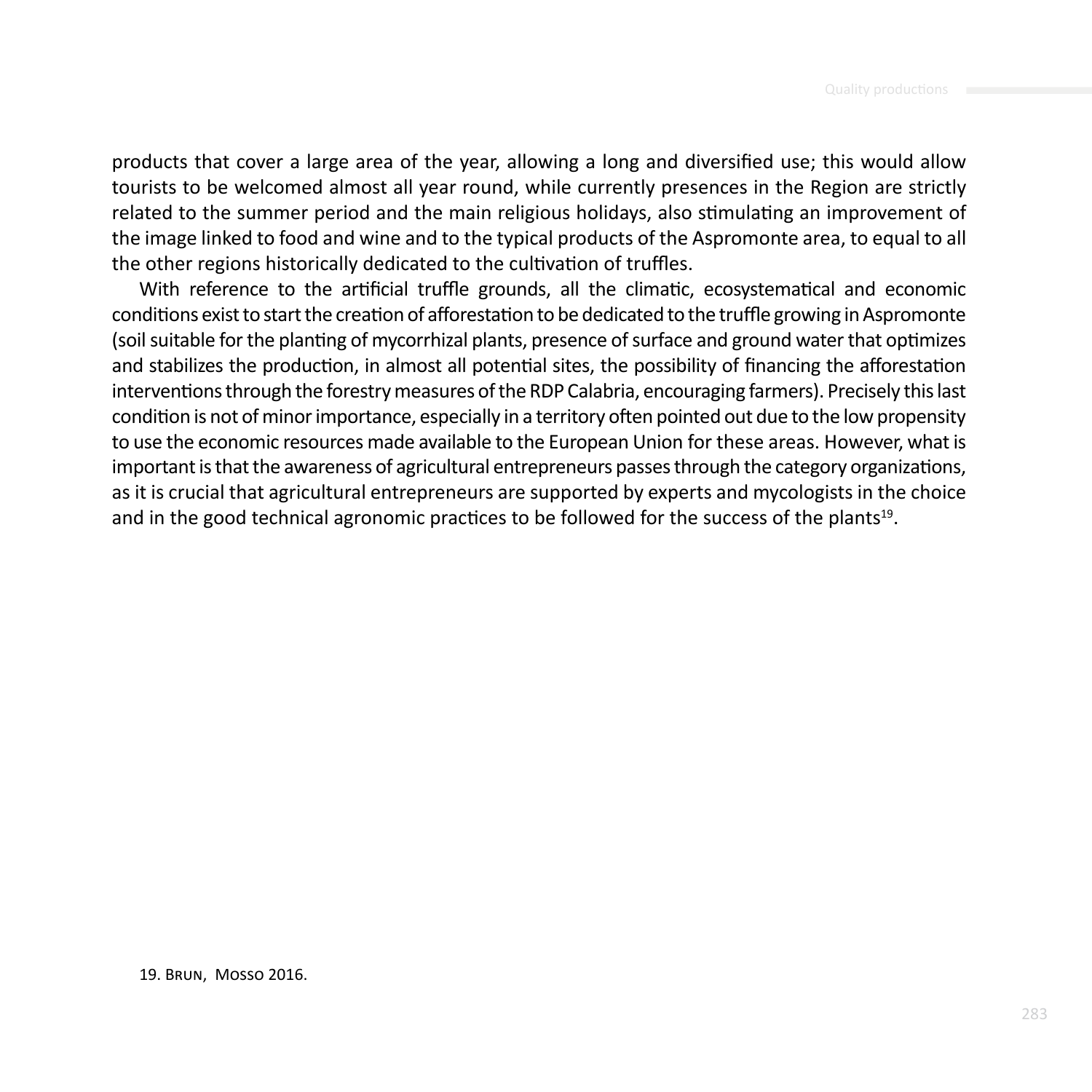

# **Bibliography**

Ambrosio 2014 - E. Ambrosio, *La risorsa economica tartufo,* Marco Sabatelli Editore, Savona 2014.

Beckeman, Skjöldebrand 2007 - M. Beckeman, C. Skjöldebrand, *Clusters/networks promote food innovations*, in «J Food Eng», 2007, vol. 79, pp. 1418-1425.

Bianco, Marcianò 2019 - S. Bianco, C. Marcianò, *Using an hybrid AHP-SWOT method to build participatory ecotourism development strategies: The case study of the Cupe Valley Natural Reserve in Southern Italy*, in Calabrò, Della Spina, Bevilacqua 2019a, 1, pp. 327-336.

Brun, Mosso 2010 - F. Brun, A. Mosso, *Studio delle filiere dei prodotti trasformati a base di tartufo in Piemonte*, Regione Piemonte, 2010, http://hdl.handle.net/2318/81526 (accessed 16 April 2019).

Brun, Mosso 2016 - F. Brun, A. Mosso, *The development of a Piedmont mountain area through the valorisation of black truffle*, in «Rivista di Economia Agraria**»**, LXXI (2016), 1, pp. 435-442.

Büntgen *et alii* 2017 - U. Büntgen *et alii*, *Socio-economic, scientific, and political benefits of mycotourism*, «Ecosphere», 2017, https://esajournals.onlinelibrary.wiley.com/doi/epdf/10.1002/ecs2.1870 (accessed 16 April 2019).

Calabrò, Della Spina, Bevilacqua 2019a - F. Calabrò, L. Della Spina, C. Bevilacqua (eds.), *New Metropolitan Perspectives. Local Knowledge and Innovation Dynamics Towards Territory Attractiveness Through the Implementation of Horizon/ E2020/Agenda2030*, Springer, Cham 2019, 1. (Smart Innovation, Systems and Technologies, 2019, 100).

Calabrò, Della Spina, Bevilacqua 2019b - F. Calabrò, L. Della Spina, C. Bevilacqua (eds.), *New Metropolitan Perspectives. Local Knowledge and Innovation Dynamics Towards Territory Attractiveness Through the Implementation of Horizon/ E2020/Agenda2030*, Springer, Cham 2019, 2. (Smart Innovation, Systems and Technologies, 2019, 101).

Cirrincione *et alii* 2016 - R. Cirrincione *et alii* , *Guida Geologica dell'Aspromonte*, Laruffa Editore, Reggio Calabria 2016.

Costanza *et alii* 2017 - R. Costanza *et alii, Twenty years of ecosystem services: How far have we come and how far do we still need to go?*, in «Ecosystem Services», 2017, 28, pp. 1-16.

De Rossi 2018 - A. De Rossi (ed.), *Riabitare l'Italia. Le aree interne tra abbandoni e riconquiste*, Donzelli, Roma 2018.

Diette 2004 - S. Diette, A. Lauriac, *Truffle plantations - Historical review, technical contributions and relevance for the mediterranean region*, in «Revue Forestiere Francaise», 2004, 56/3, pp. 219-230.

Di Gregorio, Chiodo, Nicolosi 2019 - D. Di Gregorio, A.P. Chiodo, A. Nicolosi, *Religious Fruition of the Territories: Ancient Traditions and New Trends in Aspromonte,* in Calabrò, Della Spina, Bevilacqua 2019b, 2, pp. 85-93.

Kotler 1997 - P. Kotler, *Marketing Management: Analysis, Planning, Implementation and Control*, Prentice Hall International Inc., Athens 1997.

Marone 2011 - E. Marone (ed), *La filiera del tartufo e la sua valorizzazione in Toscana ed in Abruzzo*, University Press, Firenze 2011.

Mello, Murat, Bonfante 2006 - A. Mello, C. Murat, P. Bonfante, *Truffles: much more than a prized and local fungal delicacy*, in «FEMS Microbiology Letters», 2006, 260/1, pp. 1-8.

Oteri 2019 - A.M. Oteri, *Architetture in territori fragili. Criticità e nuove prospettive per la cura del patrimonio costruito,* in «ArcHistoR», VI (2019), 11, pp. 168-205.